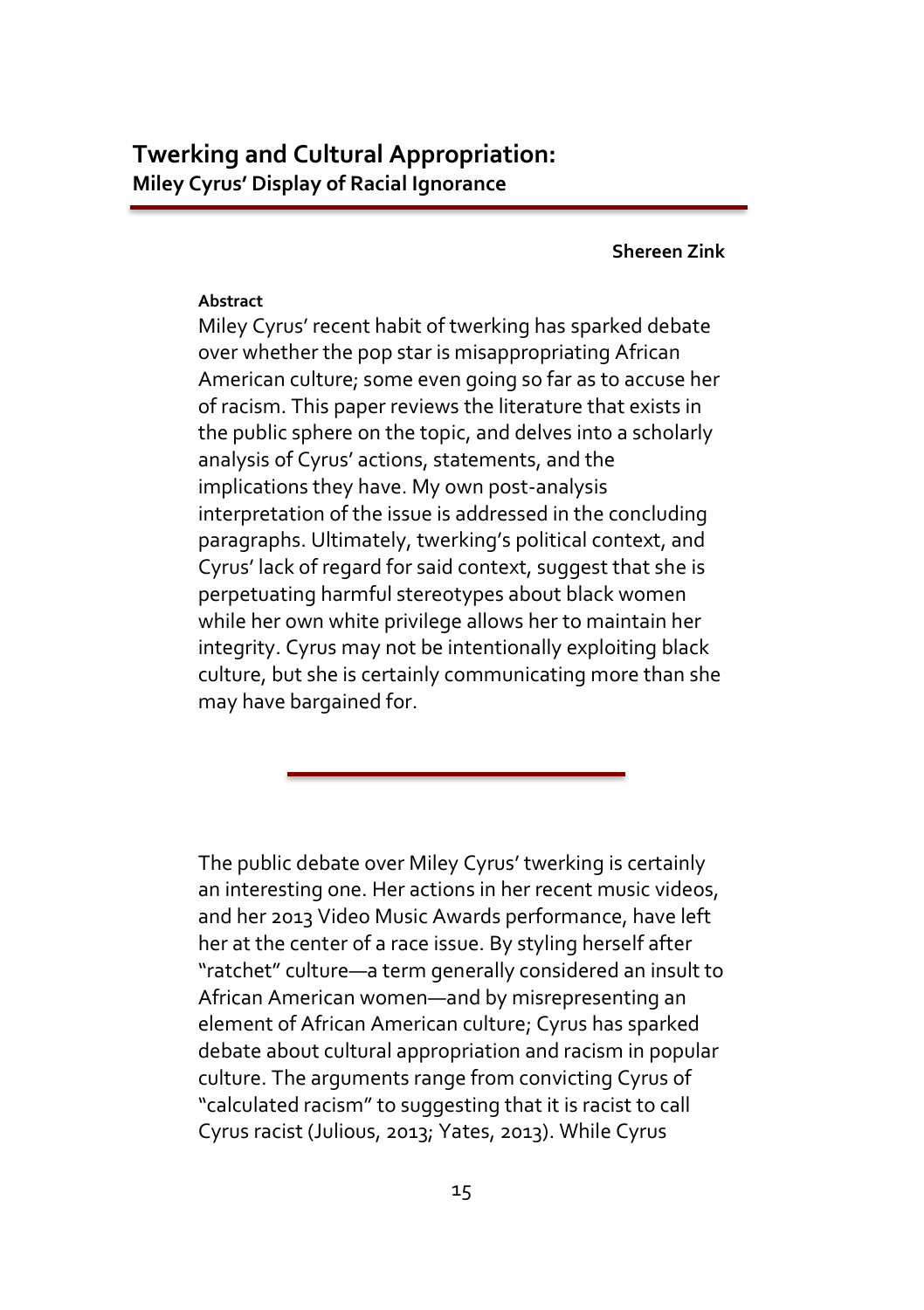herself may not be racist, both her use of marginalized cultural cues to exert her new sexual image, and her portrayal of black women in her performances, have racial implications.

 Some may suggest that her twerking is just another instance of African American culture influencing North American popular culture. Indeed, African American culture is crucial to pop culture's current form. Saint-Jacques (2012) states that any culture is constantly being influenced by other cultures, and popular culture, which Browne (2006) defines as "whatever is widely disseminated and experienced," is no exception. From entertainment, to fashion, to champagne, African American culture is unquestionably linked to what North Americans consider popular and desirable.

 The situation with Cyrus is different, however, in that the cultural cues she is drawing attention to, are not ones that the originating culture unanimously agrees should be publicized. Similarly, her lack of knowledge of the political implications of her actions means she is appropriating these things without regard for their impact on African American society. By ignoring the political and historical context that is associated with "ratchet" culture, she is perpetuating negative stereotypes of black women, which she—as a white woman—can conveniently walk away from.

# **The Public Discourse**

Cyrus first twerked in the public eye when she uploaded a video of herself performing the move in a unicorn costume in March 2013; later, during an impromptu performance at a Juicy J concert, she began twerking on stage to "Bandz a Make Her Dance," a song about strippers. In her June 2013 music video for "We Can't Stop," she twerked (poorly) in the center of her black backup dancers, which sparked the discussion about Cyrus and cultural appropriation. Her August 2013 Video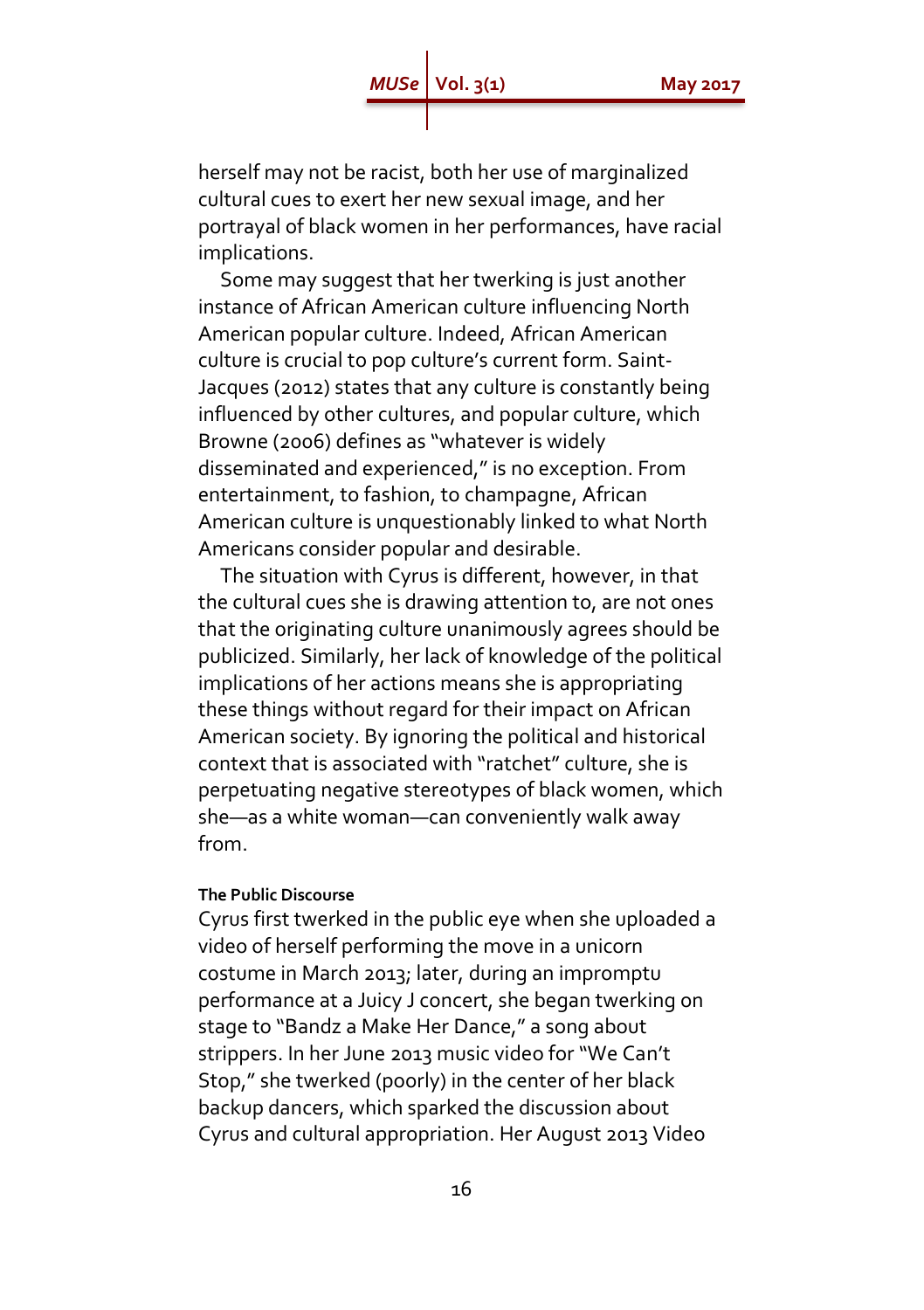Music Awards performance was a similar display and seemed to reinforce the racial overtones that some saw in her music video.

 It is important to note that many of the arguments are not against cultural blending or the creative expression of cultural cues. Cultural appreciation is much different from cultural appropriation, and Cyrus' antics are generally seen as the latter. The most convincing arguments in the public discourse suggest that it was Cyrus' entire performance (both in music videos and at the VMAs), compounded by her appropriation of the dance move for shock value, which was considered racist. This distinction can be demonstrated by the responses to Cyrus' first attempt at twerking, where she was dancing alone; without any other racial signifiers, twerking remained banal. In a March 2013 interview with Ryan Seacrest, Cyrus said that she hadn't seen "one bad comment" about that video ("Miley Cyrus shares her twerking," 2013).

 The offence in Cyrus' video for "We Can't Stop" is largely due to her use of black women, as props and her appropriation of the negatively viewed "ratchet" culture, for her own gain. Stewart (2013) said of the video, "In a white-centric world, putting white women quite literally in the center of the frame while women of color are off to the side is a powerfully, disrespectful visual message". Perhaps the most poignant argument Stewart makes is that, because of her white privilege, Cyrus "can play at blackness without being burdened by the reality of it". Similarly, Leonard and Calderon (2013) argue that Cyrus' white privilege allows her to be ratchet and still successful—marketable even—while those who truly embody the subculture face significant barriers. Vulture columnist Rosen (2013) states, "Cyrus is annexing working-class black ratchet culture, the potent sexual symbolism of black female bodies, to the cause of her reinvention".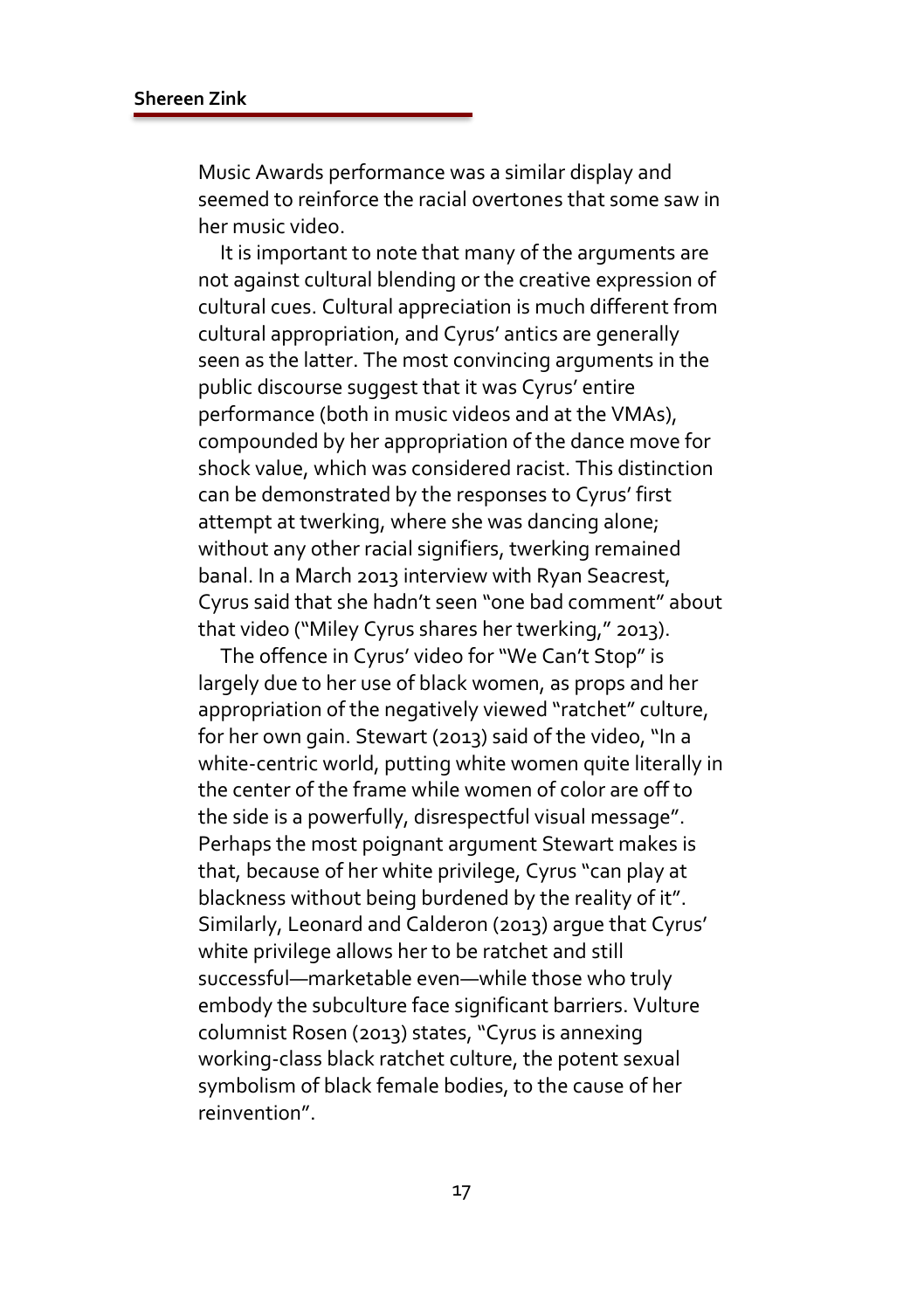D'Addario (2013) interviews Tricia Rose, a professor of Africana studies at Brown University, who says that Cyrus' use of blackness to break away from her wholesome image, is worrisome because "most of the knowledge about African-American culture is gleaned from mass culture". She adds, "the whole thing struck me as a high school disposition or attitude, that way of dressing up in what they think are transgressive ways, this idea that blackness equals transgression," this quote highlights Cyrus' lack of understanding about the culture she borrowed from and her misguided interpretation of how to be edgy. Big Freedia, the "Queen of Bounce," also takes issue with the inauthenticity of Cyrus' performance, saying, "she was going too far. She's trying to twerk, but don't know how [sic] to twerk. It's become offensive to a lot of people who've been twerking for years… especially in the black culture" (Newman, 2013).

 The overarching argument about Cyrus is against her privileged, inauthentic, borrowing of heavily stereotyped element of black culture for the sake of marketability. Her inclusion of prop-like black dancers as "proof" of her credibility also contributes to her offence. Of course, there are articles that have emerged that contradict these arguments as well. Some have suggested that "a twerk is just a twerk," and that those who see racism in her performance are simply overreacting (Rothman, 2013). Yates (2013) argues that by even suggesting her twerking was racist, is racist in itself. He states that taking issue with her performance implies that twerking is a "lesser act". This argument, and it seems to be the only one that expands beyond the argument of overreaction, can be addressed from two angles; one argues that twerking is, in fact, considered a "lesser act" by its own culture, and thus her appropriation of it was exploiting a racial element that that culture would rather not see in popular culture. The other angle is that, of course, the issue has to do with

18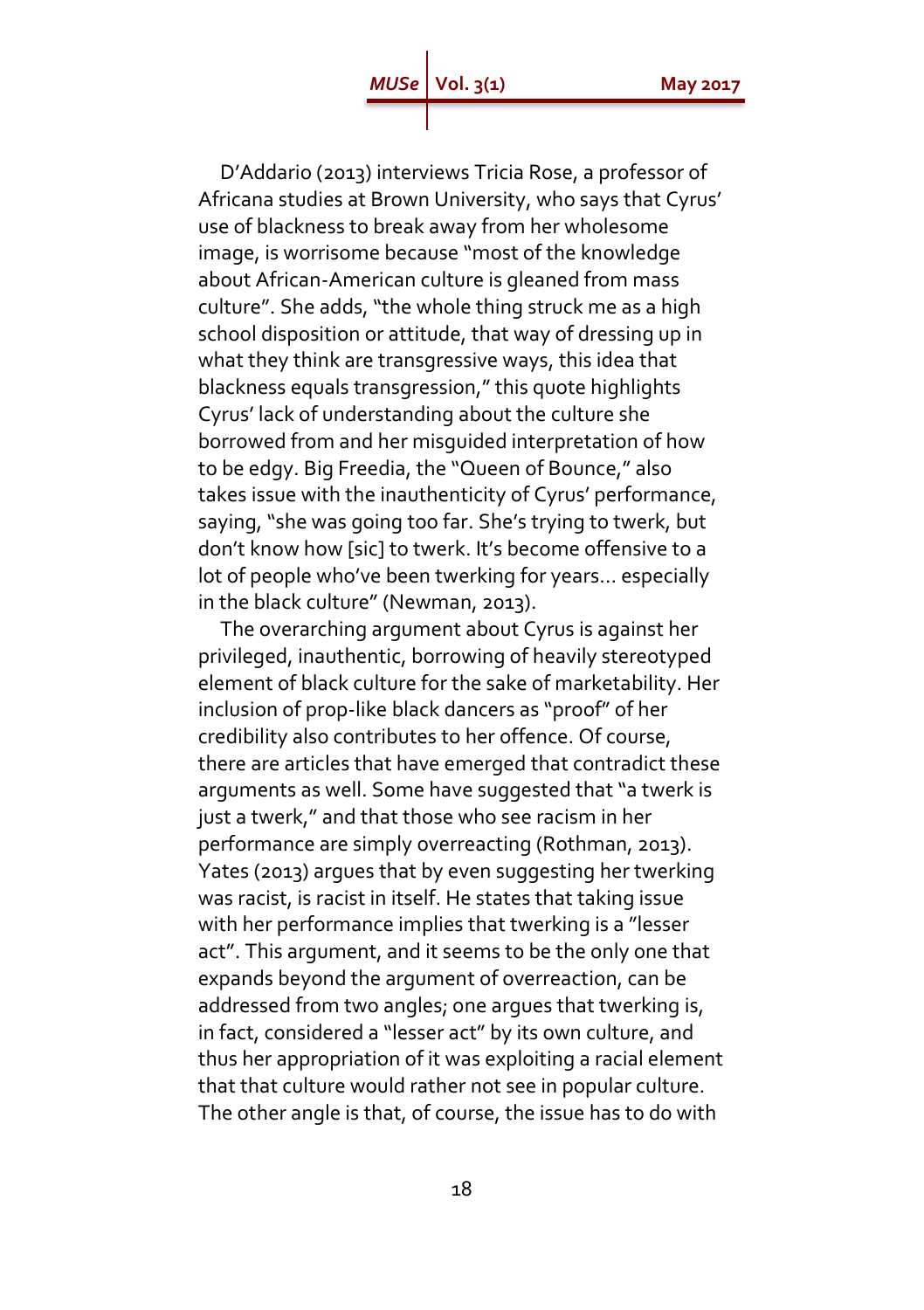much more than the act of twerking alone. The following analysis will demonstrate that in some cases dancing can communicate much more than one might expect, and that sometimes a twerk is not, in fact, just a twerk.

#### **Historical and Political Analysis of Twerking**

While Cyrus may have thrown twerking into the pop culture spotlight, the dance actually has roots on the Ivory Coast as a move called *Mapouka;* defined as "the surprisingly difficult act of wiggling one's buttocks without moving one's hips" (Akindes, 2002, p. 100). The term twerking, however, was first used in 1993 in the New Orleans bounce music scene (Lynch, 2013). DJ Jubilee used the word for the first time in his song "Do the Jubilee All," and twerking maintained its place in various styles of hip-hop since with the Ying Yang Twins, Bubba Sparxxx, Beyoncé, and even Justin Timberlake referencing the word (Lynch, 2013).

 Twerking is seen in ratchet culture, which is associated with hypersexual, tacky, unintelligent, loud black women from a lower socio-economic class (Lewis, 2013). "Ratchet" is almost exclusively a negative term; and in discussion boards about Cyrus' antics, many have expressed concern with her bringing attention to it, suggesting she is misrepresenting African American culture ("The Debate," 2013). Similarly, *Mapouka* is seen by Ivorian officials as "sexually perverted, lewd, and obscene," even though the dance holds significance for Ivorians who practice it (Akindes, 2002). *Mapouka* is seen by the dancers as "part of the heritage of the country, even if it shocks," and it acts as a "reaffirmation of the functionality of traditional dancing for which shaking one's hips and bottom is neither immoral nor vulgar"(Akindes, 2002). Twerking is closely linked with dancehall, which was also at one time considered vulgar, immoral, and of a lower socio-economic class (Bakare-Yusuf, 2005). It is argued, however, that because of the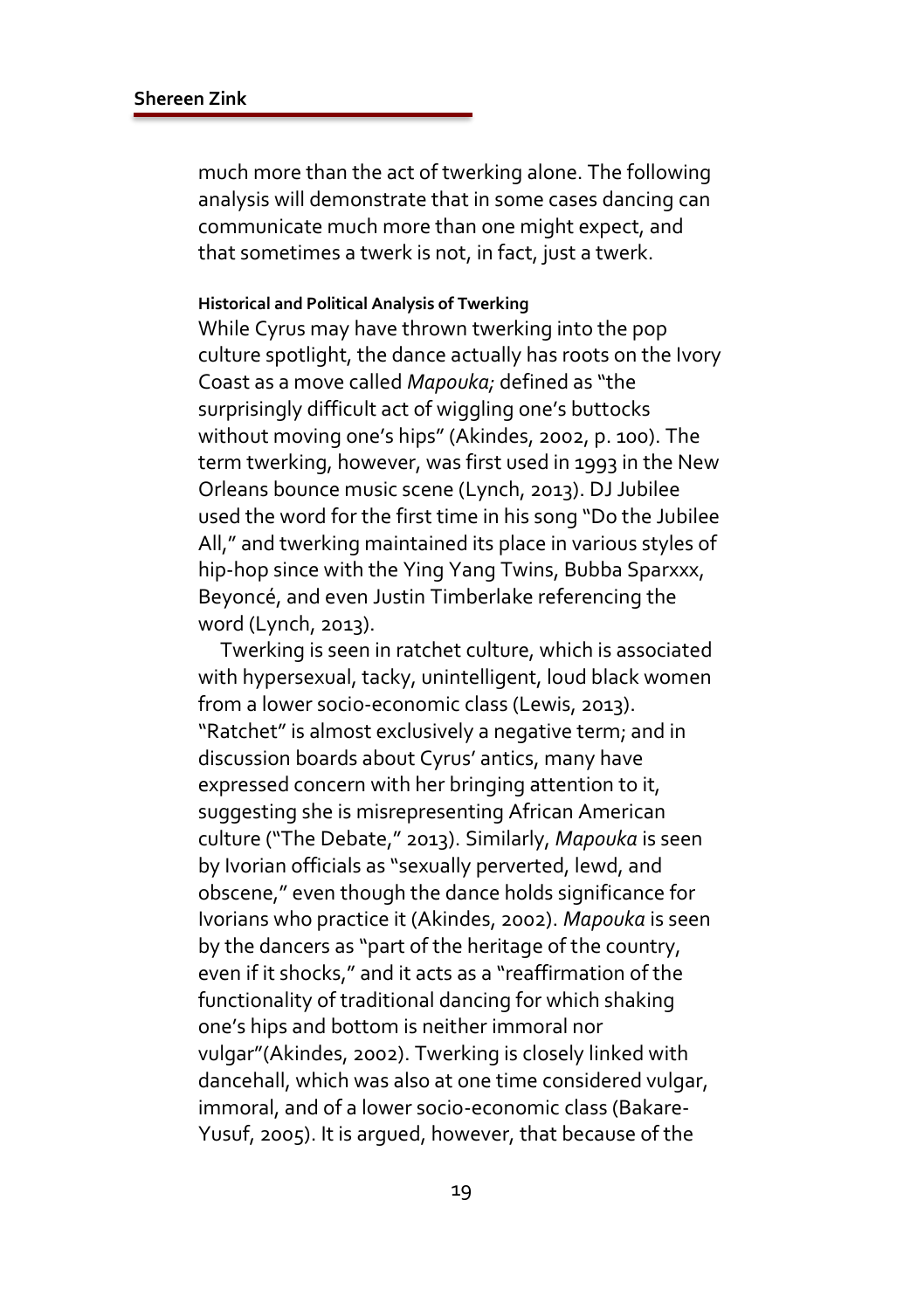context, women were driven to use dance as an assertion of their own agency "within a social context that viewed the poor with arrogant indifference" (Bakare-Yusuf, 2005)*.*

 The statements about the vulgarity of these dances originate from the historical perception of black women as being overtly sexual, a view that has been carried forth since the second century A.D. (Railton & Watson, 2005). The black female body was seen as "a sign of uncontrollable animalistic sexuality," which was in opposition to the less explicit and more "civilized" European conceptualization of sexuality (Railton & Watson, 2005, p. 54). Even more specifically the buttocks of black women, which is a focal point of twerking, was seen as a key signifier of this dangerous sexual anomaly. Bell Hooks (1992) argues that in popular culture, "the fascination with black butts continues…the protruding butt is seen as an indication of heightened sexuality" (as cited in Railton and Watson, 2005, p. 58).

 It would not be unrealistic to expect twerking to take a similar path to *Mapouka* and dancehall and become a tool for black women to express their control over their own bodies and sexuality*.* Twerking can then be seen as a notso-subtle communication of this historical context, and in turn a political message about that history. It is with these political implications that it becomes evident that a dance move is sometimes more than what it seems.

#### **Analysis and Implications**

Cyrus' outrageous performances exist in large capacity to sell her products. Balaji (2009) notes a trend of "urbanizing" pop stars to embody the consumable sexuality associated with black women, a formula he has identified as a means to maximize profit without much innovation. As a result, corporations have created an "ideologically constructed zone that caters to dominant culture's perceptions of blackness" (Balaji, 2009). These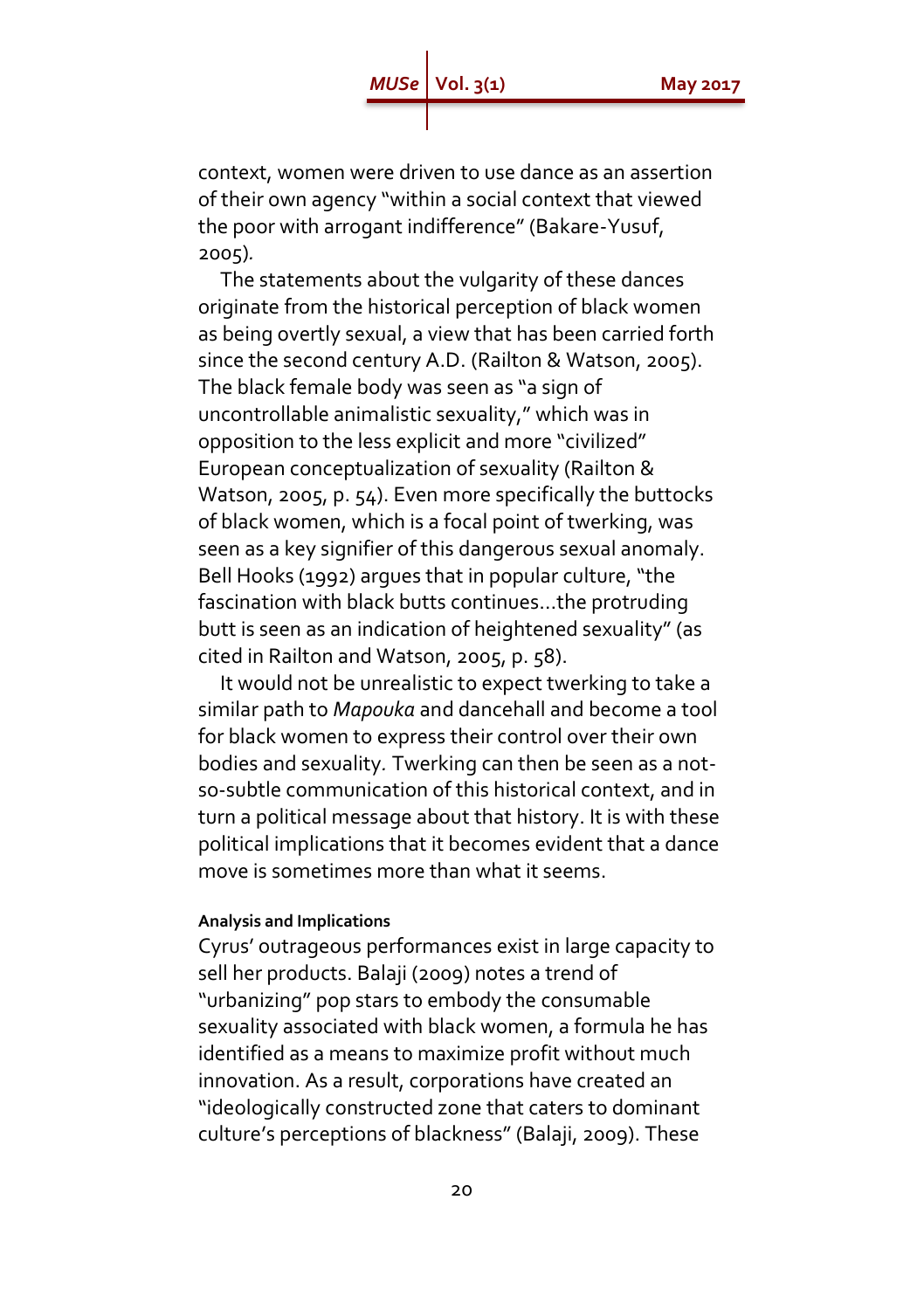perceptions "typecast blackness to a set of keywords such as 'urban' or 'ghetto,'" two words that Cyrus has used to describe her desired style (Balaji, 2009).

 While Balaji's (2009) arguments are in relation to a black artist named Keke, it can be argued that this exact formula was simply transferred on to Cyrus' previously squeaky-clean image. His article, though written before Cyrus' experiments with urbanity and sexuality, is telling of the potential journey she herself experienced. Keke, who was also a teen Disney star, was interested in breaking into the music industry while maintaining her wholesome image. Her record label refused to record her clean songs without the inclusion of "raunchy tracks," stating that she was "urban" and had to be portrayed accordingly in order to be profitable (Balaji, 2009). While Cyrus' own control over her newfound image is debatable, it could be suggested that her image saw a similar fate as she grew out of her Disney-era persona; her pre-twerking image likely sold to a much smaller audience than her new urban brand has. As Balaji states, "black women and their sexuality have become consumable—and profitable commodities". By continuing to latch onto black signifiers, Cyrus maintains her new provocative persona driving consumers to her videos and music.

 Cyrus is certainly not the first white performer to incorporate an element of black culture into her work, and some, have done it well. The Beastie Boys were quickly accepted as legitimate MCs by other black artists, such as Run DMC, Public Enemy, LL Cool J, and Q-Tip (Hess, 2005). Q-Tip, who toured with the Beastie Boys, once said that he appreciated them because "they don't try to be black, [t]hey're just themselves" (Hess, 2005). While the Beastie Boys certainly sounded "white," they did not emphasize their whiteness in a way that used their "minority status" (in that they are a minority in the hiphop genre), as a promotional stunt. They did not try to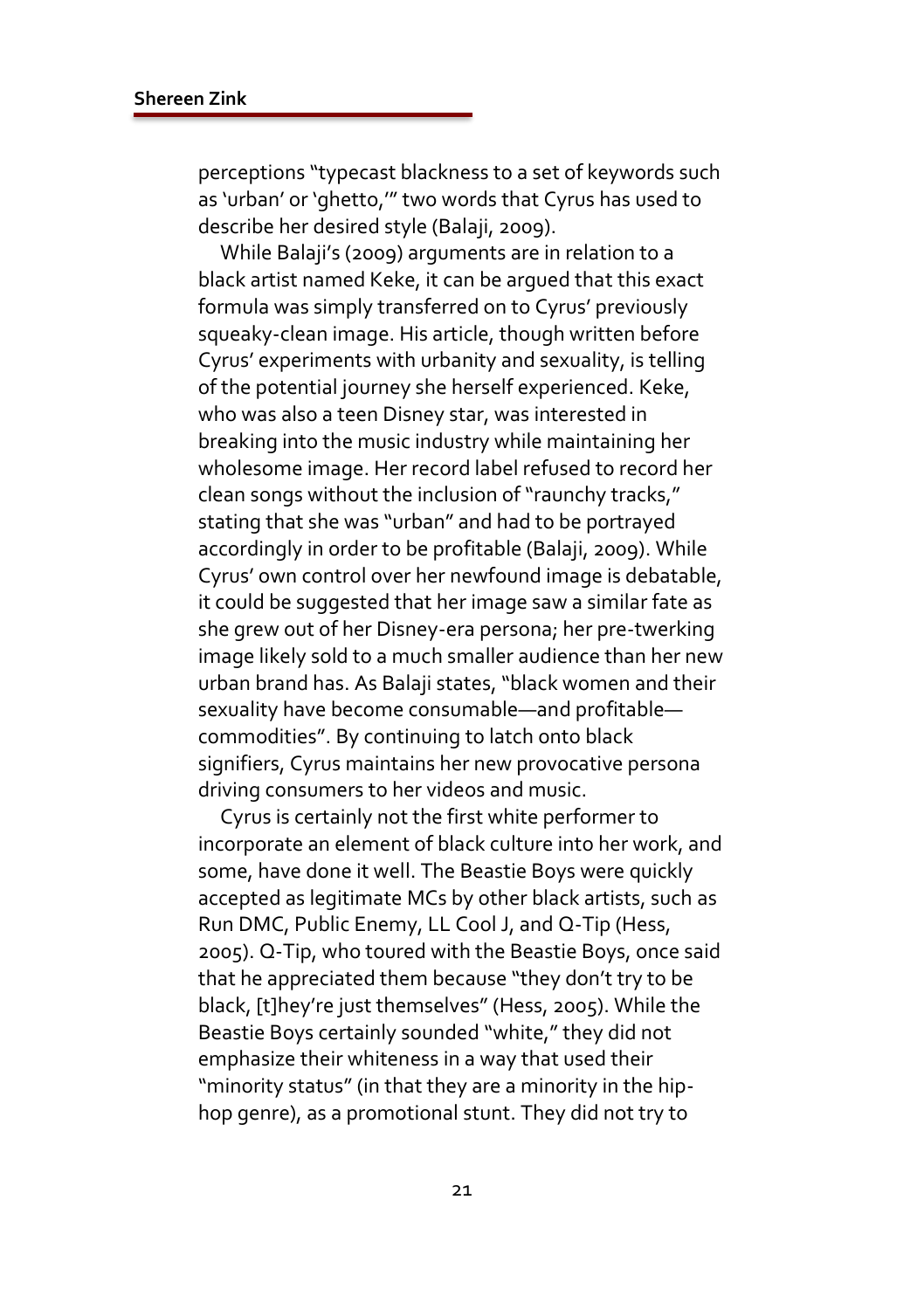# *MUSe* | Vol. 3(1) **May 2017**

integrate themselves into black culture, nor did they define themselves in opposition to it. They were simply MCs who happened to be white.

 Cyrus differs from the Beastie Boys in that she is often purposely displayed in contrast to her black dancers. In her music videos, and in her VMA performance, slim white Miley is situated between curvy black women who embody the ratchet culture she stylizes herself after, this contrast is only emphasized by Cyrus' lack of twerking abilities. The black cultural context of twerking and ratchet is still evident in her performance, but even more evident was her whiteness in opposition to it.

 The emphasis on her whiteness, in combination with her use of blackness for profit, put Cyrus on a level similar to Vanilla Ice. Ice was marketed as a distinctly white rapper; his authenticity was rooted in his supposed urban upbringing, rife with gang associations, and criminal activity (Hess, 2005). While the colour of his skin was a driving force in his popularity, he often "asked listeners to look past his whiteness to see a kind of social blackness that would authenticate him" (Hess, 2005,). The reports of his upbringing were revealed to be false, and he was condemned for "imitating black artists to make him rich". His musical career was consequently destroyed, and he is rarely seen in popular culture as anything other than "a one-man joke" (Mills, as cited in Hess, 2005). By using his whiteness as a novelty, and by faking authenticity within a black context, Vanilla Ice perverted a culture that was already marginalized for his own gain. Similarly, Cyrus' apparent desire for her audience to recognize black authenticity, and her obvious lack of it, resulted in the misappropriation of ratchet and black culture for profit.

 Whiteness is not often studied as a racial category on its own, and tends to be obvious only when it is seen in opposition to blackness (Railton & Watson, 2005). To emphasize the difference between perceptions of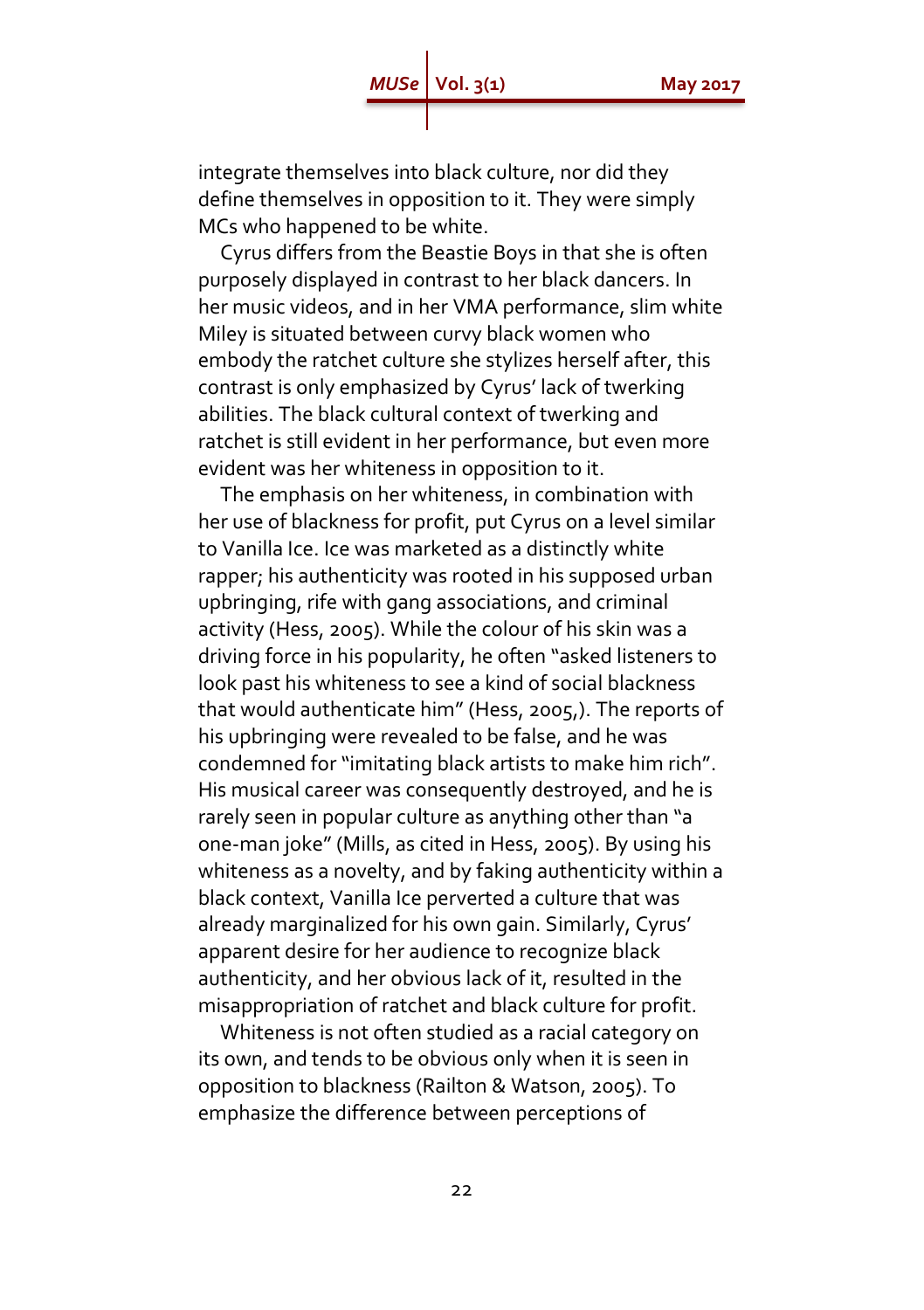sexuality in white and black women, Railton and Watson (2005) state "the representation of black female sexuality implies and invokes an essential sexuality that is already in and of the world while the presentation of white female sexuality always offers the potential for reinvention". Essentially, white performers can exude sexuality one minute and go back to their "civilized" non-sexuality the next; black women, tied to their historically animalistic perceptions, are less capable of leaving such connotations behind them. This difference is made even more apparent when white and black women are juxtaposed against one another. The control that a white woman has over her appearance, as a sexual entity is obvious when contrasted to the image of a black woman, whose very body is evidence of "black hypersexuality". In a music video in which Lil' Kim and Christina Aguilera perform in tandem, "Kim can only ever be seen as a black woman, Aguilera is allowed a far more fluid and creative engagement with both raced and sexual identity".

 Even more troublesome than these perceptions is the influence that such stereotypes can have on black women's sexual behaviours. Davis and Tucker-Brown (2013) state that African American women's own perception of these stereotypes has resulted in their inability "to effectively negotiate sexual encounters, resulting in their increased susceptibility to STIs". Participants in their study were conscious of the influence of popular culture, and "all agreed that the portrayal of African American women in the media affects their decision to take sexual risks" (Davis & Tucker-Brown, 2013). The association of strippers with desirability was a common theme among the participants, and the expression of black women as "sex objects" in music videos was seen as particularly threatening to their sexual health. Pop culture portrayals have become a commonly accepted definition of what it means to be a "sexy"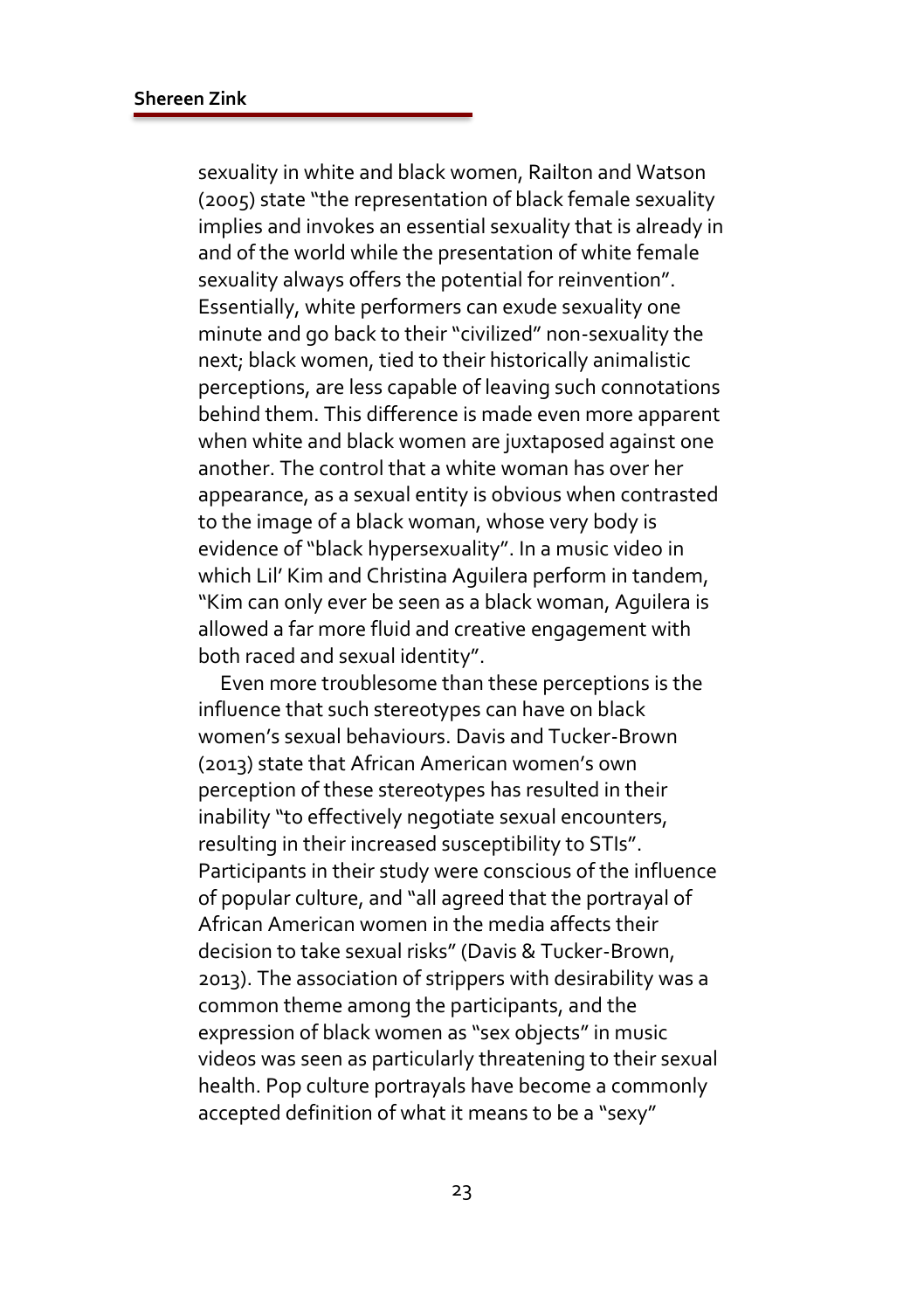African American woman, and girls' actions were reflecting this (Davis & Tucker-Brown, 2013).

 As one participant in Davis and Tucker-Brown's (2013) study noted, "music videos are like the black girls' Hollywood". The extent to which white women would go to be cast in a Hollywood film (i.e. sleeping with a film producer) is similar to what black women were doing to be cast in a music video that "paint them as hoes". Davis and Tucker-Brown relate this phenomenon to the historical treatment of black women during times of slavery, just as Railton and Watson (2005). The myth that black women are "whores" and have "uncontrolled sexuality" has been maintained through the representations of black women in music videos (Davis & Tucker-Brown, 2013).

 Not only can Cyrus' representation of black women affect African American's sexual choices and sense of selfworth; Gan, Zillmann, and Mitrook (1997) note that the content of music videos can influence white viewers' perceptions of real-life social encounters as well. In their study they reported that white viewers held less favourable views of black women after watching music videos where black women were portrayed as sexually enticing. This study did not find those perceptions to be extended to white women, suggesting that race, rather than gender, was the primary determinant for these views. While Cyrus is the primary performer, her inclusion of black performers acting in sexually titillating ways, would likely have a similar effect*.* Again, because she lacks a cultural connection to twerking, she is able to escape from such perceptions. Her black backup dancers do not have this privilege, and therefore are seen as representations of black culture.

### **In Response to Cyrus' Defense**

Cyrus has spoken out against the allegations racism, stating, "I don't keep my producers or dancers around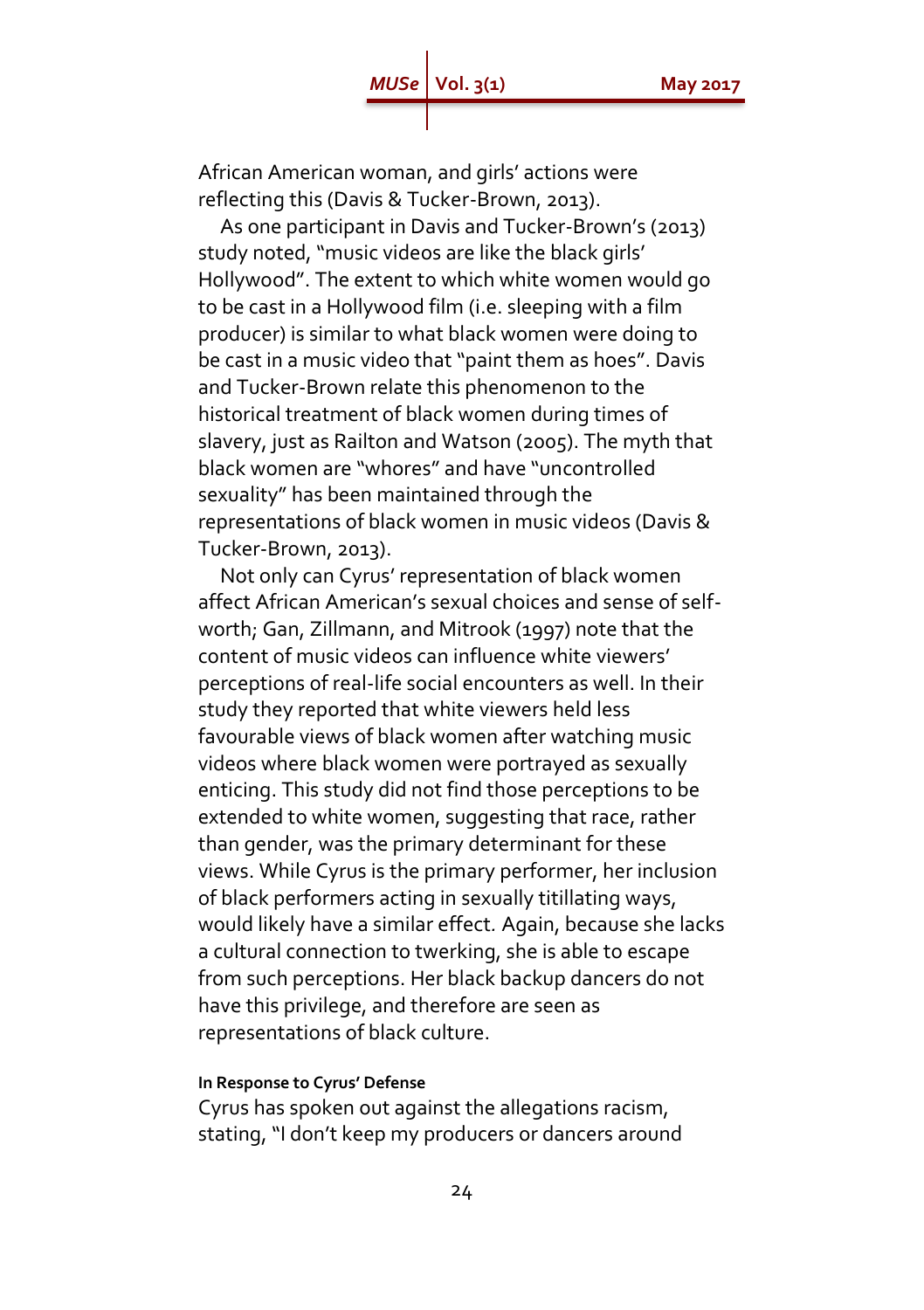'cause it makes me look cool. Those aren't my accessories. They're my homies… I would never think about the color of my dancers" (Eells, 2013, p. 2). She defends herself from those who suggest she's "playing black," saying, "I'm from one of the wealthiest countries in the world [sic]. I know what I am. But I also know what I like to listen to". Her statements seem progressive, and it is likely that she genuinely holds no ill will toward her dancers or African American culture. She does seem to be oblivious to the racial elements of her performance, however, in her "colour-blind" approach; she views her performance as non-racial, which some scholars have addressed as problematic in itself.

 Her acknowledgement of her whiteness and privilege, combined with her disregard for the racial context of her performance, suggests that she sees racial differences but will not attribute them to her actions. This corresponds with troubles that Hall (1997) and Rodriguez (2006) see in her colour-blind ideology. By refusing to acknowledge the racial context of her actions, Cyrus is indeed appropriating dance style, thus reducing the act to a culturally void expression. Hall (1997) notes that not recognizing a racial association with black cultural elements "leads to an appropriation of aesthetic innovation that not only 'exploits' Black cultural forms… but also nullifies the cultural meaning those forms provide for African Americans". Similarly, Rodriguez (2006) states that the colour-blind ideology—the belief that racism will be eliminated if "sameness" is emphasized—is often used to "deny the reality of inequality". In his study, Rodriguez determines that the desire for white youth to incorporate black elements into their lives, without acknowledging racial differences, results in misappropriation and the irrelevancy of racial character. Ignoring the relevance of race can result in a "white collective-identity" wherein "abstract egalitarian values" are applied to African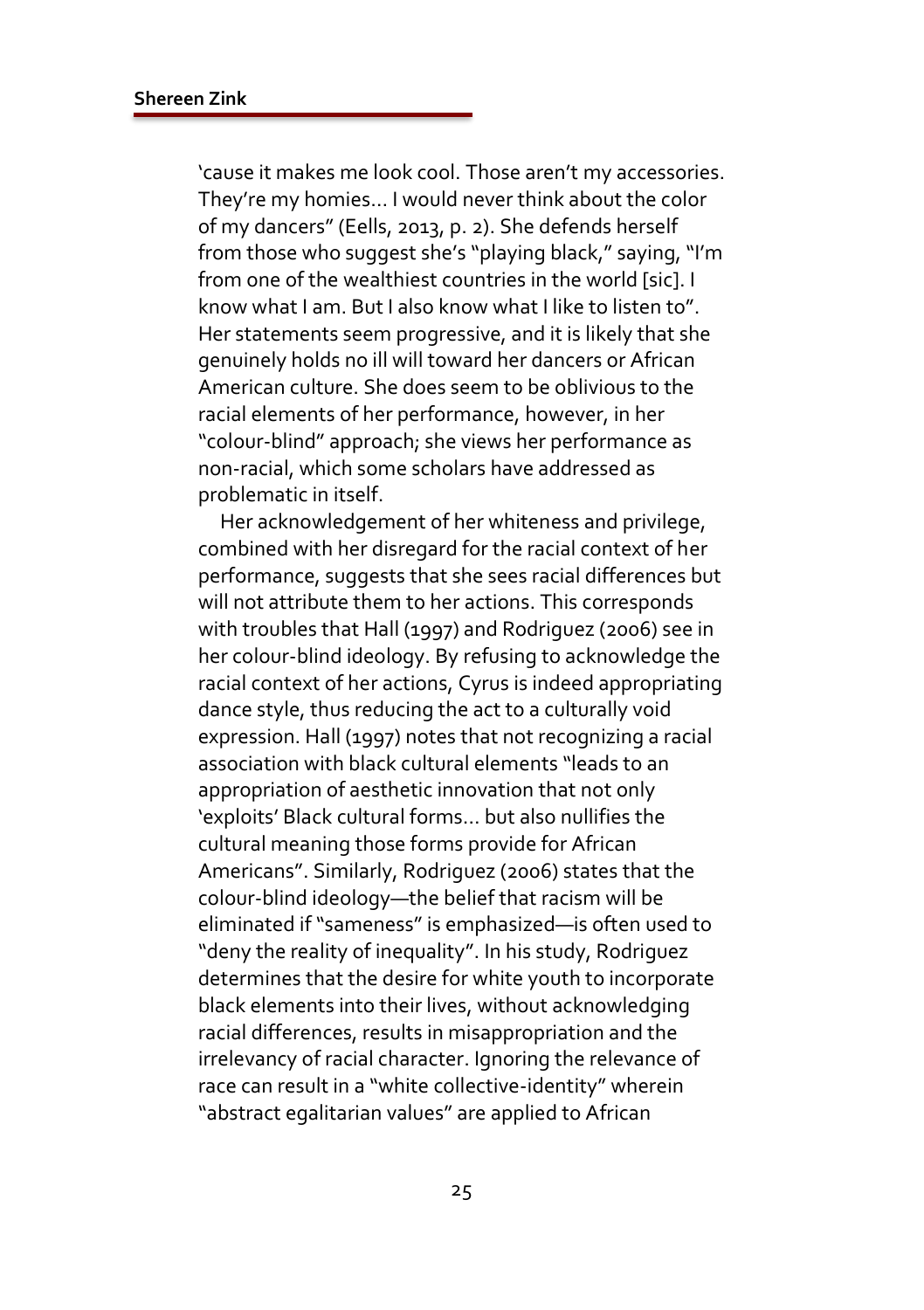Americans; thereby ignoring the institutional racism he says still exists (Rodriguez, 2006). Ultimately, a colourblind discourse allows white individuals to appropriate black culture without addressing its political and historical context. In this regard, Cyrus' defense does not hold up.

#### **Conclusions**

The political and historical context of twerking, combined with Cyrus's lack of tactful regard for said context, has created a dangerous cocktail of cultural appropriation and racial ignorance. The decision she has made to incorporate "ratchet" into popular culture is simply not hers to make; as an element of African American culture that is sometimes seen as shameful, "ratchet" needs to be addressed in a much more empowering way for black women. By taking an element from a poor, disdained, subculture and using it for profit rather than emphasizing its potential power, she keeps women who are seen as "ratchet" in a class far below her. She is not twerking because she sees its value to society, but because she wants to be edgy and sell records. And because she's white, Cyrus is able to try on "ratchet" culture and take it off just as easily, transitioning between vulgar and respectable (though some of her other antics may have negated much of her respectability). She can walk away from the subjugation, but those who live it cannot.

 The inability for black women to negotiate the perceptions of their own sexuality is all too evident in Cyrus' performance. She can mimic her black backup dancers' behaviors without risking her race's reputation, and by doing so she is emphasizing the inherent difference between the effects of her performance versus the effects of her dancers' performance. The stereotype, that black women lack control over their own sexuality, is further heightened by Cyrus' shameless exploitation of women's bodies. By manhandling her dancers and using them as objects of sexuality she enforces the conception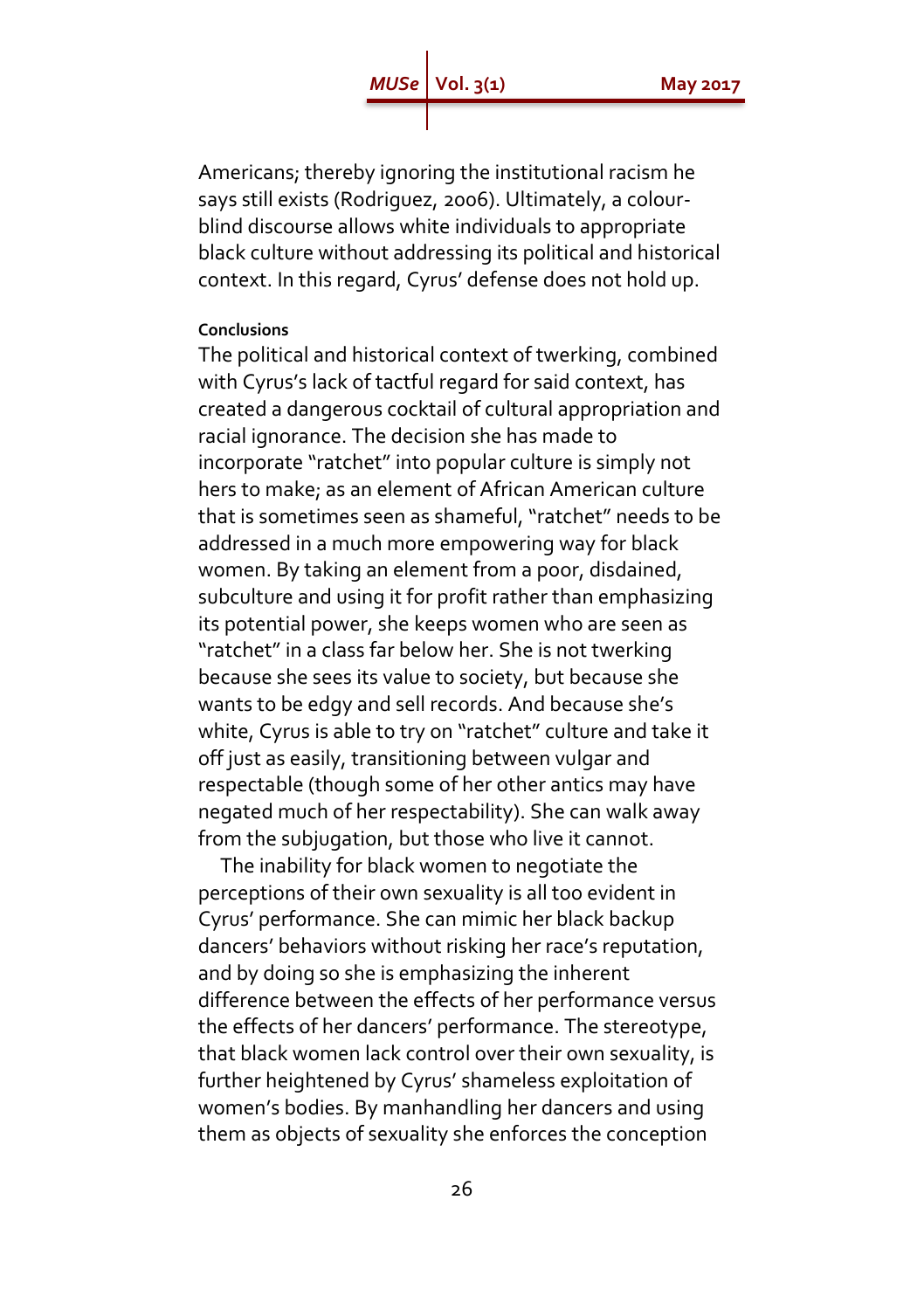of black women's sexual purpose. Their apparent lack of control over their own objectification (Cyrus merely has her way with them, rather than engaging them in a twoway affection), hardly breaks with the historic lack of agency over their own bodies.

 This is not to say that black women are incapable of overcoming the oppressive stereotypes associated with twerking and "ratchet". Cyrus creates a spectacle of twerking, but it can certainly be done in a way that pays homage to its roots. Just as dancehall became a powerful movement for black women and their agency, so too can "ratchet" culture. But by representing ratchet in a strictly ironic and novel way, Cyrus has taken that power away, at least temporarily. Her expression of these dance moves is exploitative, not liberating—Cyrus does not need to be liberated from institutional sexual oppression, and she is certainly not liberating her dancers. Regardless, it is quite unlikely that Cyrus is a "calculated" racist; her statements on the issue have indicated as much. Unfortunately, she (or her handlers) did fail to recognize that what she was doing could have such serious implications for black women.

### **References**

- Akindes, S. (2002). Playing it "loud and straight": Reggae, Zouglou, Mapouka and Youth Insubordination on Cote d'Ivoire. In Palmberg, M. & Kirkegaard, A. (Eds), *Playing with Identities in Contemporary Music in Africa*. (pp. 86-101), Nordic Africa Institute.
- Bakare-Yusuf, (2005). 'I love myself when I am dancing and carrying on': Refiguring the agency of black women's creative expression in Jamaican Dancehall culture. *International Journal of Media and Cultural Politics*, *1*(3), 263-276. doi: 10.1386/macp.1.3.263/1
- Balaji, M. (2009). Why do good girls have to be bad? The cultural industry's production of Other and the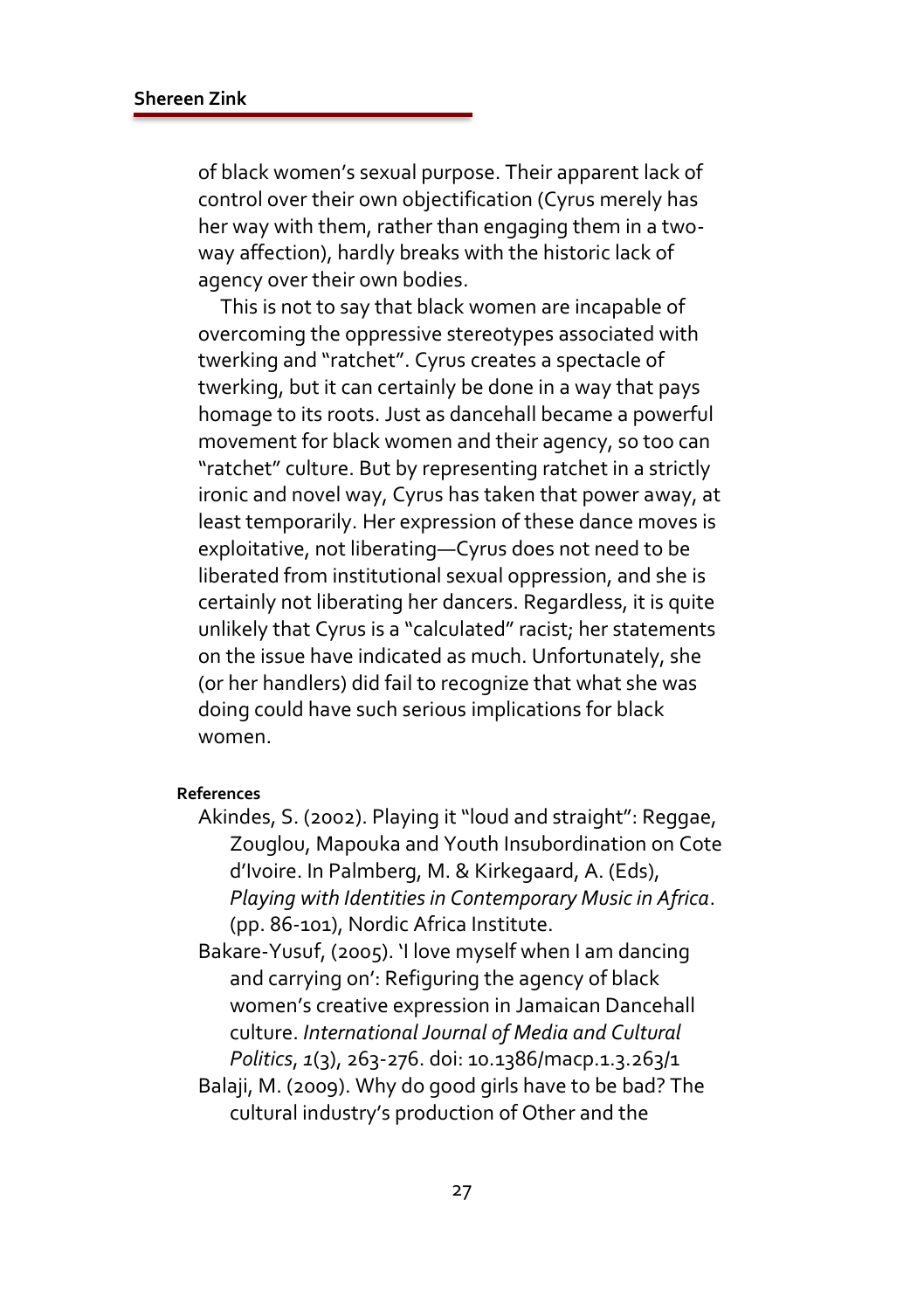complexities of agency. *Popular Communication, 7*. 225-236. doi: 10.1080/15405700903224438

- Beck, L. (2013). The original Twerk Team: Miley Cyrus twerking is not our twerking. *Jezebel.* Retrieved from http://jezebel.com/the-original-twerk-team-mileycyrus-twerking-is-not-ou-1444173132
- Browne, R. (2006). Popular culture: Notes toward a definition. In Hinds, H. E., Motz, M. F., & Nelson, A. M. (Eds), *Popular Culture Theory and Methodology: A Basic Introduction*. (pp.15-22), Madison, Wis.: University of Wisconsin Press/Popular Press.
- Davis, S. & Tucker-Brown, A. (2013). Effects of black sexual stereotypes on sexual decision making among African American women. *The Journal of Pan African Studies, 5*(9), 111-128.
- D'Addario, D. (2013). Is Miley Cyrus' twerking Racist? *Salon.* Retrieved from http://www.salon.com/2013/06/24/is\_miley\_cyrus\_twe rking\_racist/
- Eells, J. (2013, September 24). Miley Cyrus: Confessions of Pop's wildest child. *Rolling Stone.* Retrieved from http://www.rollingstone.com/music/news/miley-cyrusconfessions-of-pops-wildest-child-20130924
- Hall, P. (1997). African-American music: dynamics of appropriation and innovation. In Ziff, B. and Rao, P. (Eds), *Borrowed Power: Essays on Cultural Appropriation* (pp. 31-51), New Brunswick, NJ: Rutgers University Press.
- Hess, M. (2005). Hip-hop realness and the white performer. *Critical Studies in Media Communication,*  22(5), 372-389. doi: 10.1080/07393180500342878
- Gan, S., Zillmann, D., & Mitrook, M. (1997). Stereotyping effect of black women's sexual rap on white audiences. *Basic and Applied Social Psychology, 19*(3), 381-399.
- Julious, B. (2013, July 26). How Miley Cyrus' image evolved into calculated racism. *Thought Catalog.* Retrieved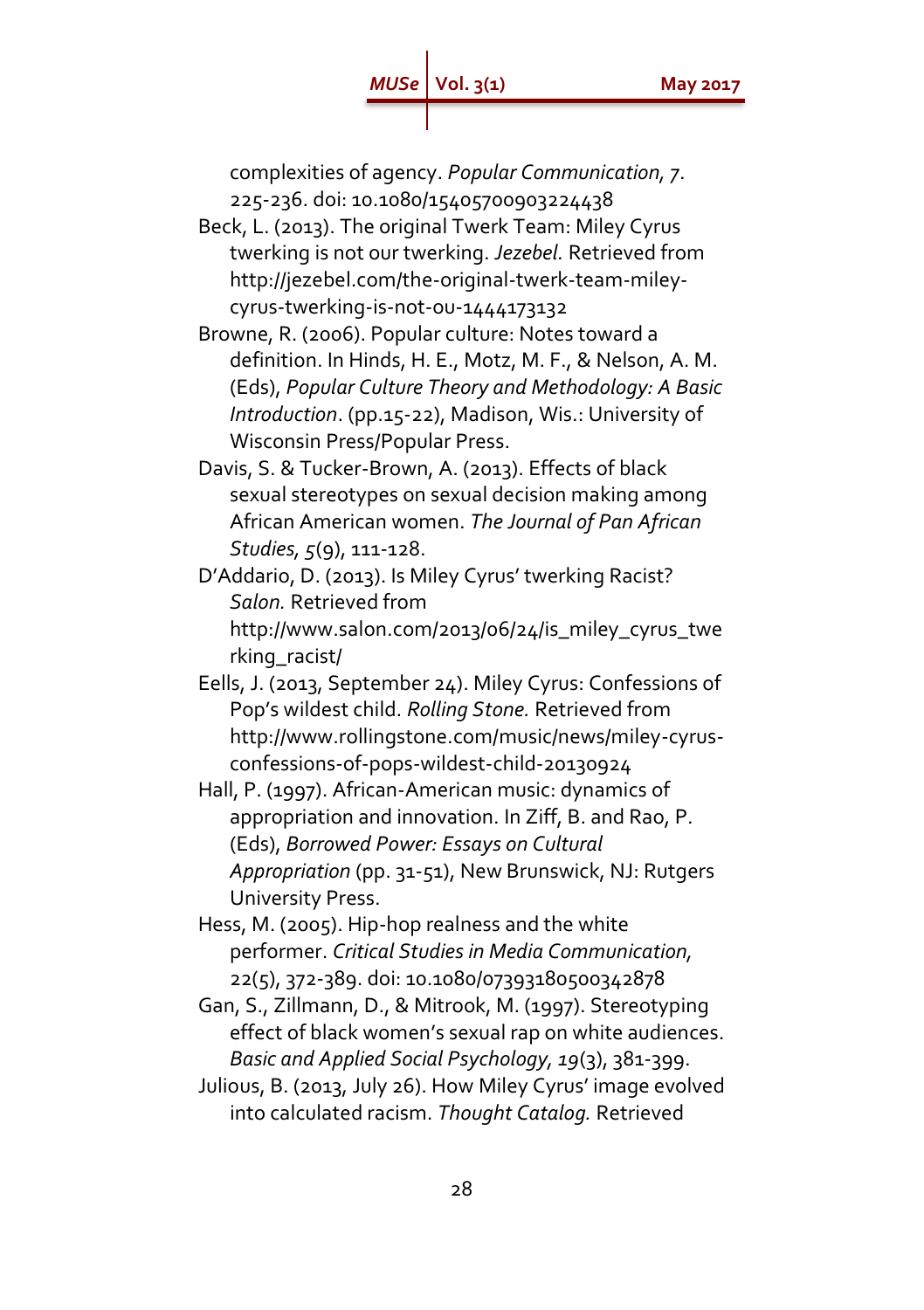from http://thoughtcatalog.com/brittany-

julious/2013/06/how-miley-cyrus-image-evolved-intocalculated-racism/

Leonard, D. & Calderon, J. (2013, August 30). From Miley to Macklemore: The privilege spectrum. *Hip Hop and Politics.* Retrieved from

http://hiphopandpolitics.com/2013/08/30/from-mileyto-macklemore-the-

privilegespectrum/?fb\_source=pubv1)

Lewis, H. (2013, January 7). Exhuming the ratchet before it's buried. *Feminist Wire.* Retrieved from http://thefeministwire.com/2013/01/exhuming-theratchet-before-its-buried/

Lynch, J. (2013, August 28). A brief history of twerking. *Fuse.* Retrieved from

http://www.fuse.tv/2013/08/brief-history-of-twerking

Miley Cyrus shares her twerking style at Seacrest Studios (2013, March 27). *Ryanseacrest.com.* Retrieved from http://www.ryanseacrest.com/2013/03/27/miley-cyrusshares-her-twerking-style-at-seacrest-studios/

Neuman, J. (2013, August 28). Bounce Queen Big Freedia slams Miley Cyrus' twerking. *Fuse.* Retrieved from http://www.fuse.tv/2013/08/big-freedia-miley-cyrustwerk

Railton, D. & Watson, P. (2005). Naughty girls and red blooded women: Representations of female heterosexuality in music video. *Feminist Media Studies, 5*(1), 51-63. doi: 10.1080/14680770500058207

Rodriguez, J. (2006). Color-blind ideology and the cultural appropriation of hip-hop. *Journal of Contemporary Ethnography, 35*(6), 645-668. doi: 10.1177/0891241606286997

Rosen, J. (2013, August 26). Rosen: The 2013 VMAs were dominated by Miley's minstrel show. *Vulture.*  Retrieved from http://www.vulture.com/2013/08/jodyrosen-miley-cyrus-vmas-minstrel.html